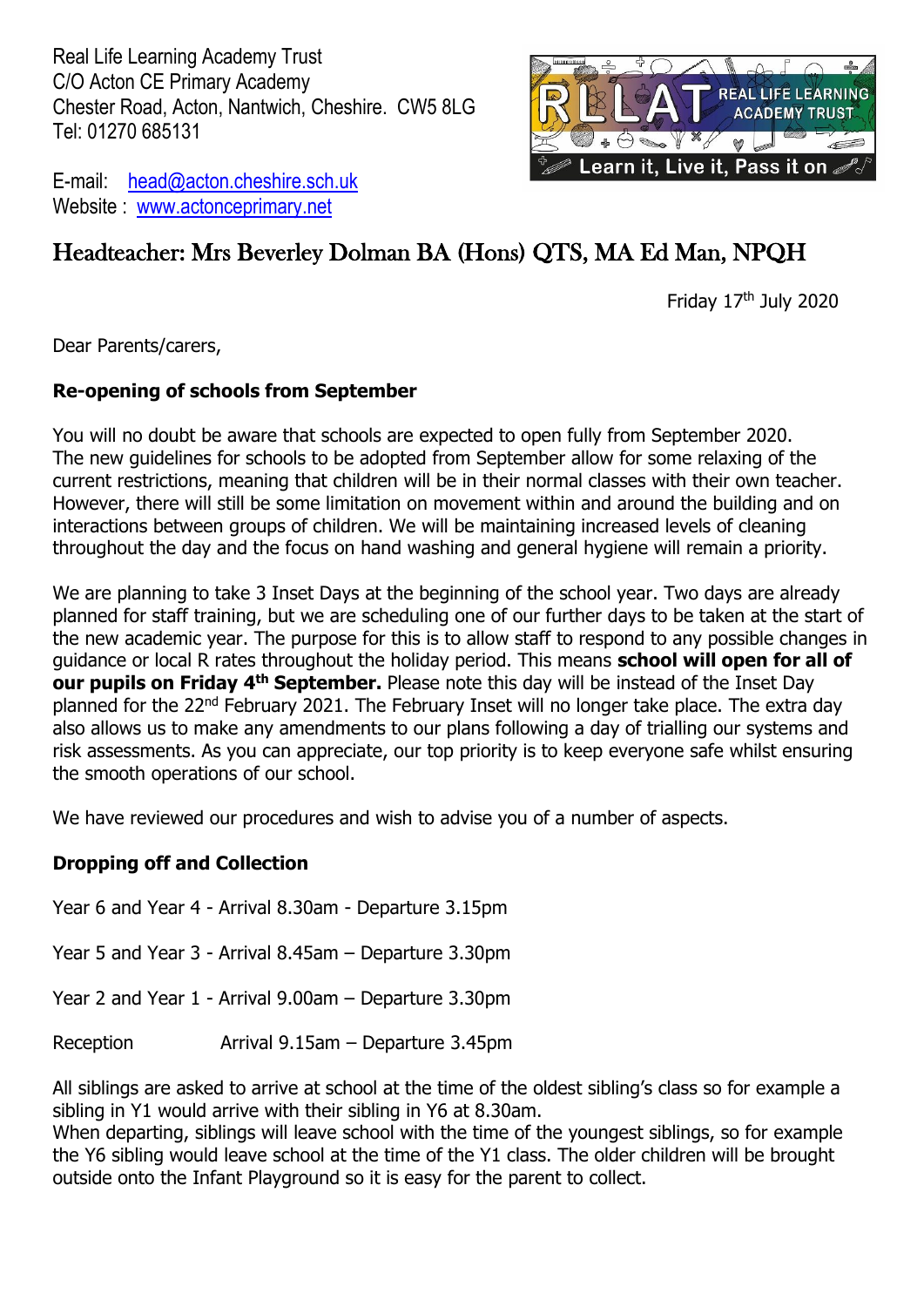Parents/ carers are asked to park in the village car park. Parents must observe the 2m taped lines at the start of entering the school site, through the little black gate.

There will be a drop off zone outside of the main entrance where parents will pass their children over to a member of staff. Parents must leave the school via the electric gates and back out to the pavement, following the one-way system.

On collection, parents must again walk onto the playground following the 2m tape. Once at the drop zone, parents must wait in line. Children will be passed to their parents and then all families must leave via the electric gates once again using the one-way system.

Under no circumstances should parents enter the building or gather at the school gates and doors.

# **Children accessing Local Authority Transport**

Parents of pupils who access Local Authority (LA) transport will be contacted by the LA directly. Schools will be notified of arrival and drop off times during August. As a school we appreciate the challenge facing the LA and will work around these timings.

# **After School Club and Breakfast Club**

Breakfast and After School Club must be booked at least 1 week in advance. There will be no ad hoc bookings allowed. Breakfast and After school Club will operate out of the hall. You are asked to use the hand sanitiser and then ring the bell at the old front door. This is the procedure for both Breakfast and After School Club.

When accessing this provision, children will be grouped in their classes and will only be permitted to play with other children from their class to avoid cross contamination.

#### **Uniform/PE kit and other belongings**

All children will be expected to wear school uniform from September. Children will also be expected to fetch in their PE kits and these will stay in school, unless there is an absolute need for it to be sent home, for example sweaty bodies or PE kit gets wet.

With regards to other items being brought into school, children should only fetch in a water bottle, lunch box and coat. There will not be any hot snacks at the start of the term, so please feel free to send a small, healthy snack with your child each day. Hot snacks will resume at an appropriate point and we will advise you of this nearer the time. Children can fetch in a small school bag also. All other resources will be provided by school. Please do not send in any other items.

#### **Responding to a symptomatic child**

When a child or staff member develops symptoms compatible with coronavirus (COVID-19), they will be sent home and told to book to have a test to see if they have COVID-19. School are being sent some test kits so staff or children may be sent home with a test to speed up the process. Tests can be booked by visiting NHS.UK or by contacting NHS 119 via telephone.

Up until the results of the test are known the child or adult presenting with symptoms should selfisolate for 7 days. Their fellow household members should self-isolate for 14 days. Where the child or staff member tests negative they can then return to school and other household members can end their self-isolation.

Where the child tests positive, the rest of their class will be sent home and advised to self-isolate for 14 days. The other household members of the class do not need to self-isolate unless their child then develops symptoms. As part of the national test and trace programme, if other cases are detected within the school, Public Health England's local health protection teams will conduct a rapid investigation and will liaise with the Head of School or Executive Headteacher and advise the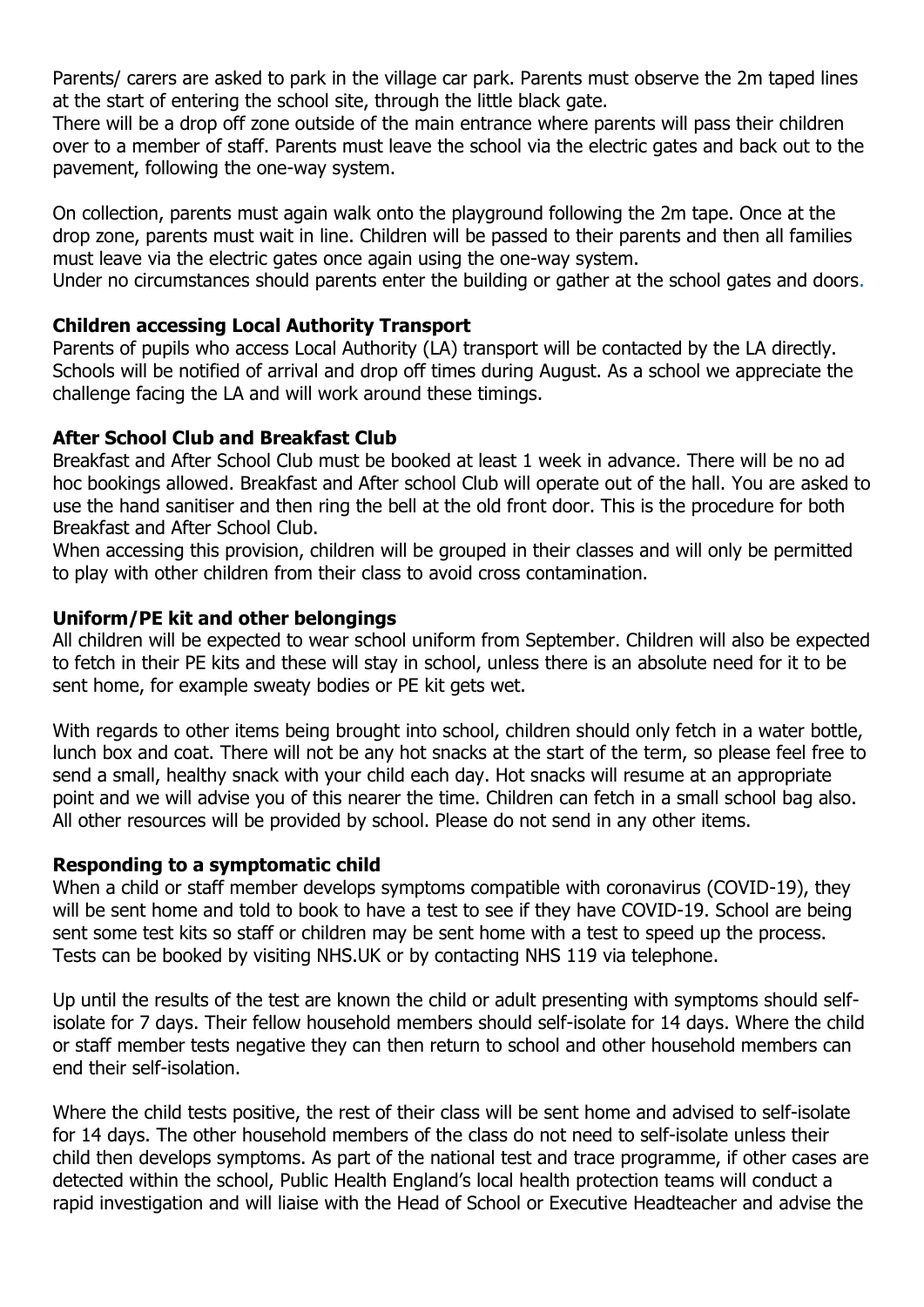school on the most appropriate action to take. In some cases, a larger number of other children may be asked to self-isolate at home as a precautionary measure.

Under no circumstances should you send any child with the following symptoms into school:

- A continuous cough
- A high temperature
- A loss of smell or taste

If your child presents with any of these symptoms, please book a test immediately and notify the school as soon as the result is known.

# **Hygiene and Hand Washing**

One of the best ways to mitigate against the contraction of Covid 19 is through increased hand washing. Children will be encouraged to wash their hands frequently for 20 seconds under running water at set points throughout the day. Increased cleaning will obviously be taking place and the school will using a fogger at the end of week to kill any lingering germs before the start of a new week. Children will also be encouraged to follow "catch it, bin it, kill it" approach. There will be tissues, sanitisation points and wipes available in all classrooms.

# **Social Distancing**

Although there has been a relaxation of social distancing in classes, social distancing elsewhere around school will remain in place. We will be encouraging children to observe these rules when necessary, although there will be limited movement around school. Any child who **deliberately**  breaks any of the new routines and measures will be at risk of exclusion from school. The measures are in place to keep all of our school community safe. Please see the addendum to our behaviour policy on the school website.

#### **School Attendance**

It is a well known fact that children who attend school daily have fewer gaps in learning and make more progress than those children whose attendance is irregular. In light of the absence from school for the past 6 months, it is all the more important that children attend daily from the 4<sup>th</sup> September in order to make up lost learning. We are very keen to work with any of our families who may be feeling nervous about sending their children back to school as can be expected. We will endeavour to support you, however if in the event any of our families fail to accept the help and support we will offer, we will be left with no option other than to issue a fine as per the Government's request. We are fully understanding of the issues and as I said are keen to help so please let us know if you feel this may be something you need help with and we can start to put some pathways into place.

#### **School Curriculum**

In readiness for the children's arrival, we have considered and modified the curriculum offer that will be presented from September 2020. Following 6 months of absence from school, it is inevitable children will have gaps in learning and these will be varied in each class of children. With this in mind, we will be suspending the teaching of some subjects in the Autumn Term in order to focus on basic skills and gaps in knowledge in reading, writing and maths and prioritise well-being sessions. All year groups will be accessing the essential knowledge from the previous year before moving onto their current year's work. By providing some additional time, we are confident by the end of the year our children will be back on track with their learning.

It is also our intention to introduce some well being sessions for our children called "A time to talk". These sessions may be presented as circle time discussions or art therapy sessions to name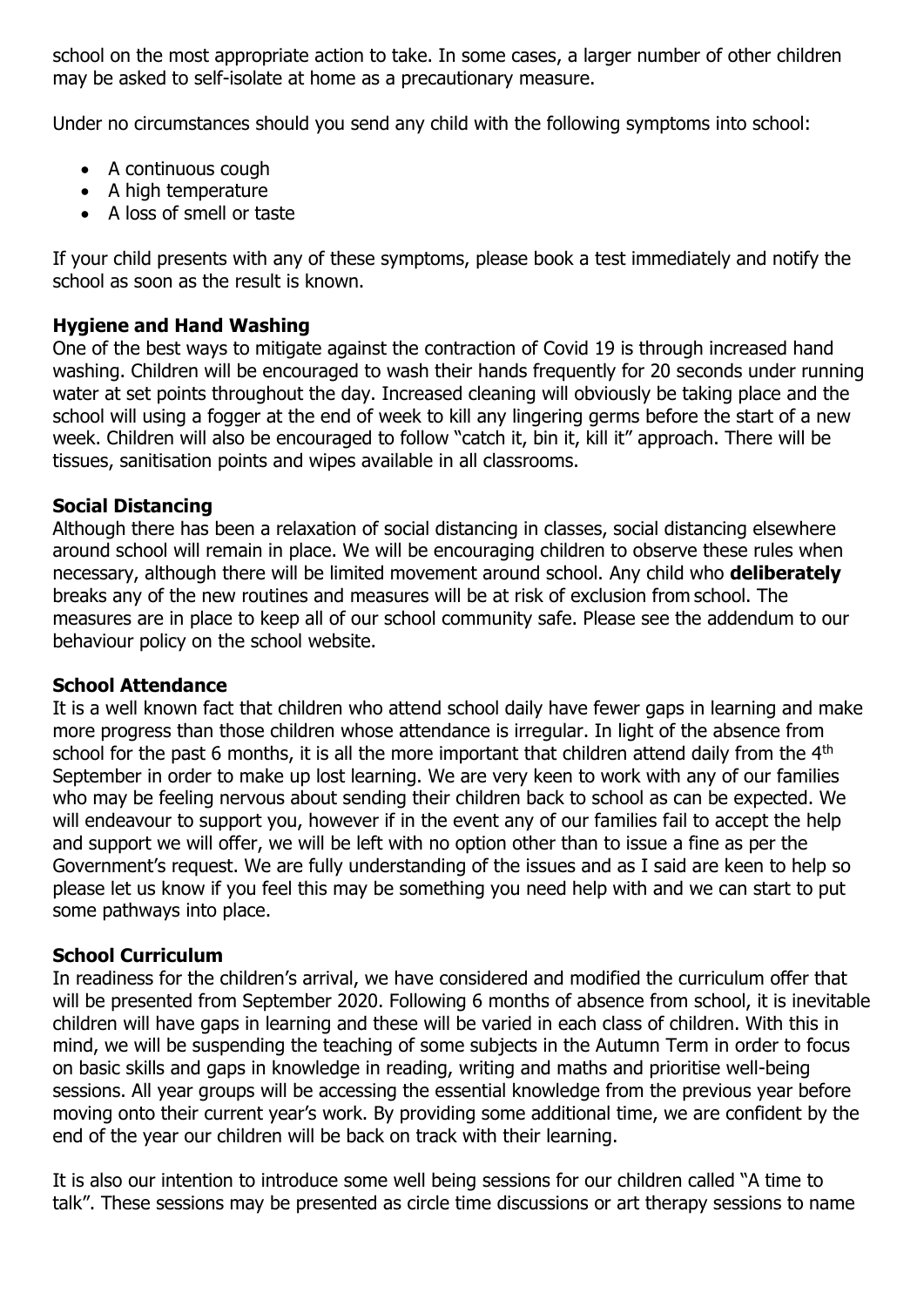a few examples. The purpose of these sessions is to support any children with bereavement, socialisation/friendship issues, safeguarding issues and fear and anxiety of being back in school. This will also allow us to provide any additional support that may be required for any of our pupils.

The guidance from the DfE does provide some flexibility to schools to set an appropriate recovery curriculum. For Acton, the curriculum offer will be: English, Maths, Science, PE, RE, Computing, Active 30 and A time to talk. From January the full complement of subjects will be reintroduced and all topics delivered as usual, whilst maintaining a heavy focus on reading and vocabulary acquisition.

# **Remote Learning**

During the lockdown period there has been great variability of provision nationally for remote learning. This is in part due to limited guidance for schools to provide this alongside a limited experience of providing this sort of provision previously. Additionally, no two schools are alike, some larger schools have had more staff available to support the remote learning offer, other schools have had a much better offer in terms of the technology available to them for example. One major concern for Headteachers however has been the safety of the use of online platforms.

In response to this and with the existent possibility of further lockdowns, be it locally or nationally, as a school we have been looking at what the offer could be moving forward to benefit all of our pupils. One consideration has been the adoption of one of the two online platforms which have been deemed safe for schools to use. In response to this, we successfully applied for funding from the DfE to set up Google Suite so it can now be accessed by all of our pupils. The set up has been completed and we are now awaiting the staff training.

In order to facilitate this change, the Directors and myself are currently investigating opportunities for every child in the school from Reception through to Year 6 to have a Chromebook. During the Autumn Term, all children will be taught how to access Google Suite and use the functions of this platform. I will write again with further information on our return in September.

# **Information and reminders:**

- Do not enter the school building without prior approval by the HOS or EHT.
- Please communicate with school via email or telephone.
- If in the event a class needs to isolate we will send a text to inform all parents of the situation and it is expected you collect your child promptly following the collection process.

Please note, this letter reflects the current guidance which has been prepared for school opening in September. If in the event of any changes during the holiday period, I will write to you again to advise you of such changes. In the meantime, please do not hesitate to contact me if you have any further questions regarding the re-opening of school.

I will be sending a booklet for all pupils at the end of August to prepare our children for attendance back into school.

I do wish to take this opportunity to thank you all for your patience and support at this difficult time and hope you are all able to enjoy the Summer break.

Kindest regards,

# Beverley Dolman